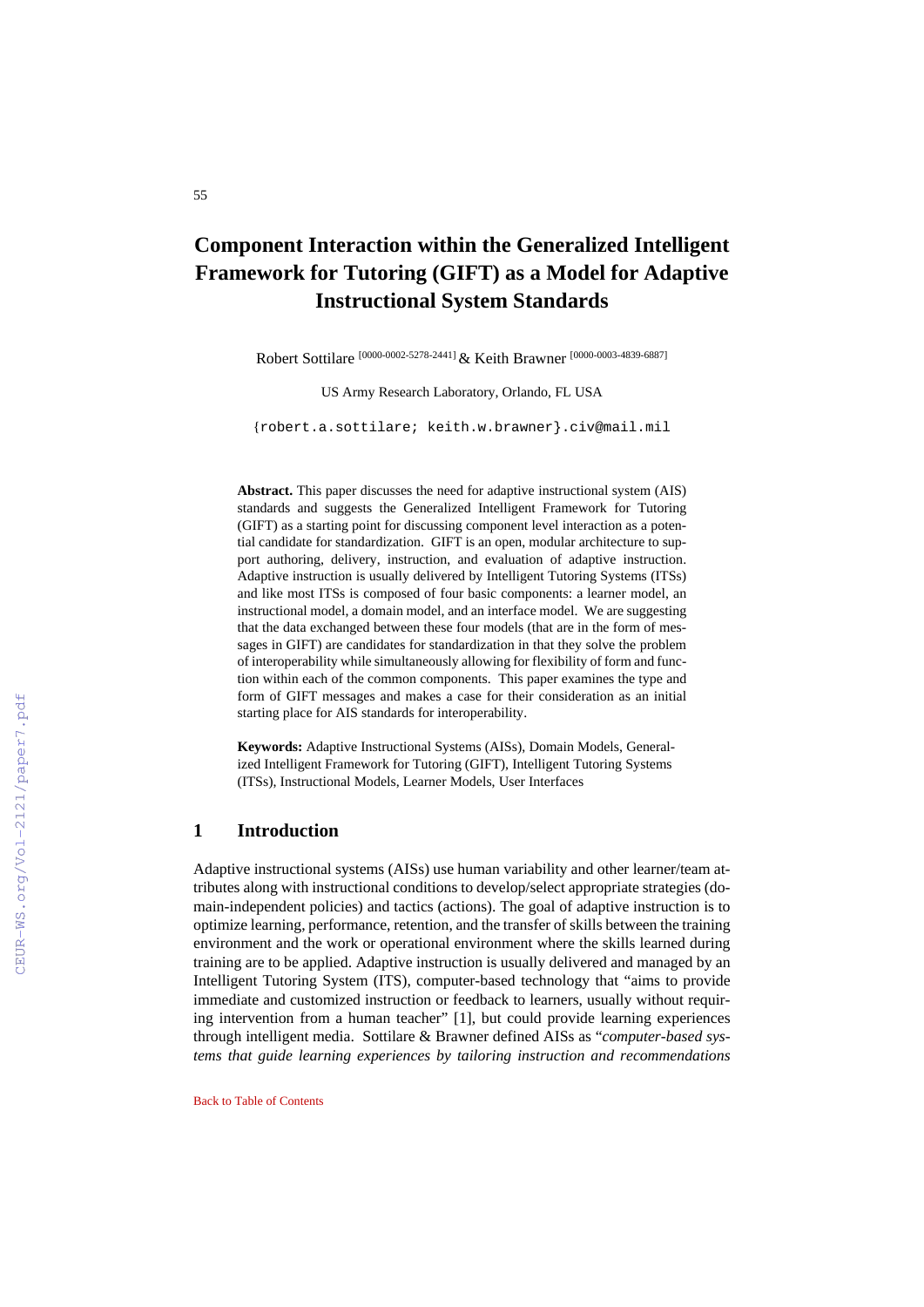*based on the goals, needs, and preferences of each learner in the context of domain learning objectives*" [2]. So what is the motivation to standardize AISs and why start with GIFT?

In December 2017, the IEEE Learning Technologies Steering Committee (LTSC) formed a 6-month Standards Study Group to investigate the possible market need for standards across AISs. A recent AIS standards workshop in Orlando, Florida highlighted several problems related to the authoring and maintenance of AISs that could be resolved by improving the interoperability of AIS components. The Generalized Intelligent Framework for Tutoring (GIFT) is an open-source, modular architecture used to author, manage instruction, and evaluate the effect of adaptive instructional technologies (tools and methods) in a variety of training and educational domains [3, 4]. This paper focuses on standard practices adopted in the design of GIFT that might be considered useful as models for future AIS standardization.

ITSs, as a subset of AISs, have four commonly mentioned components in the literature: a model of the learner, the instruction, the domain, and the tutor-learner interface [5], but it might be more complicated than we first assume. In GIFT, the domain model has many subcomponents including content for developing knowledge, tests for assessing knowledge, practice environments for applying knowledge and developing skill, and instructional interventions and their triggers based on learner behaviors [4]. Other ITSs have similarly complex configurations. So how will we ever get to a standard that will be beneficial (e.g., save time, reduce skill required) and be widely used? We discuss standards through design goals and functional modularity in the next section.

# **2 Toward Standardization through Design Goals**

Devedzic, Radovic, and Jerinic [6] mention several desirable design features for ITSs, but three are specifically relevant to our argument to begin with GIFT as a model for standardization and include the ability to:

- easily assemble new ITSs from existing and pretested software components;
- easily replace any ITS software component with a logically and functionally similar component without degrading the performance of the rest of the system;
- logically organize and catalogue software components in a repository for future use

One way to meet each of these goals is to build functional modularity into the ITS architecture. GIFT does this by defining modules, software components with a primary purpose, the ability to process data received from other modules, and share derived measures with the rest of the architecture. GIFT operates on an Apache ActiveMQ network (Figure 1). Common properties shared by all GIFT modules are: module name, ActiveMQ URL, message encoding type (e.g., JSON), ignore IP address allocation (true/false flag), and start XML Rpc Python Server (true/false flag), port and class name.

Back to Table of Contents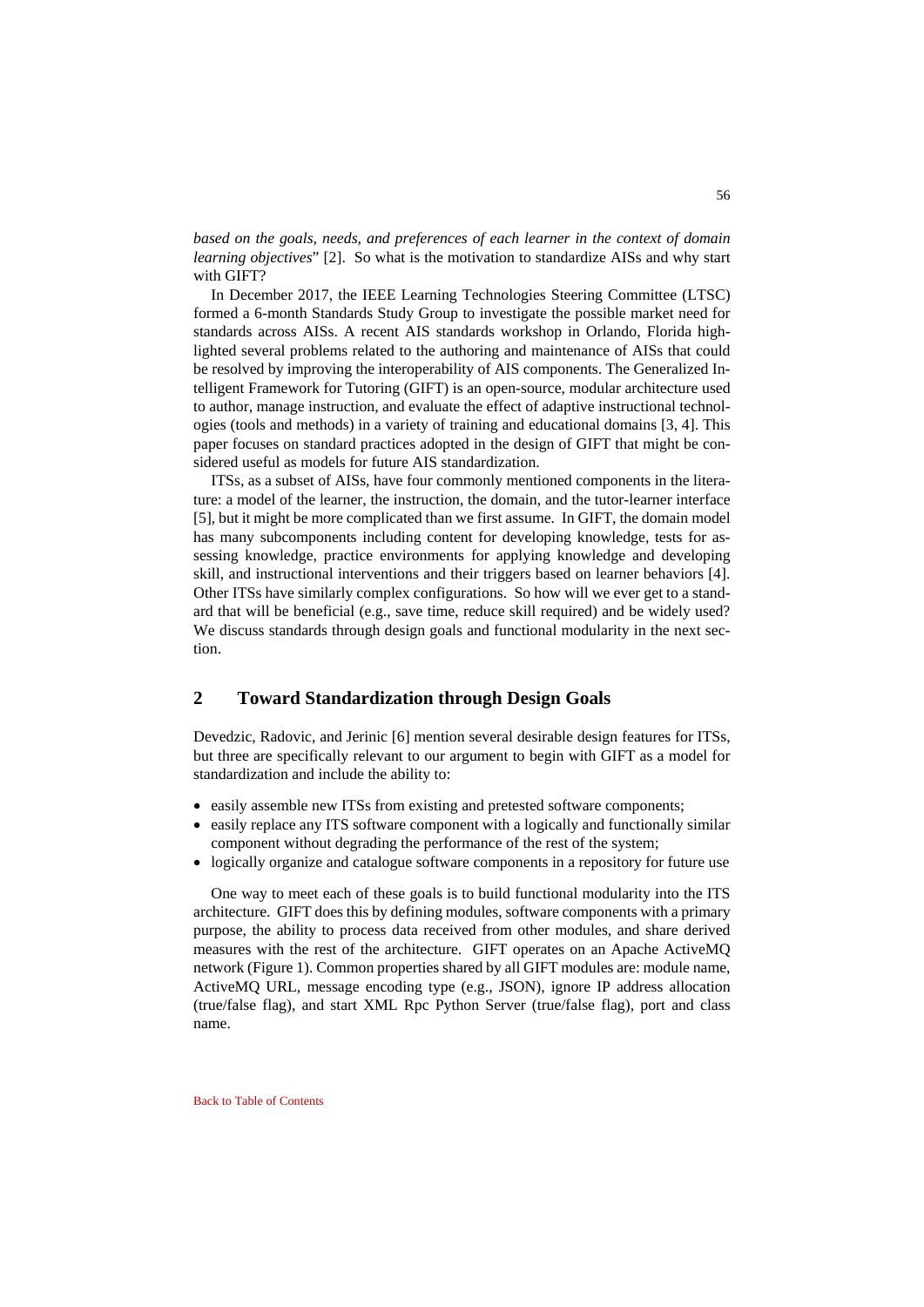

**Fig. 5.** Message Flow through Active MQ Network (as used in GIFT)

The modules in GIFT include the four primary components (gray) common to most ITSs and some ancillary functions as noted below and shown in Figure 2.



**Fig. 6.** General message flow through GIFT where an ActiveMQ network is the backbone of each message connection.

As an example, a message from the Learner Module to the Pedagogical Module is really a message from the Learner Module to the ActiveMQ backbone and routing, which is then routed to the Pedagogical Module. This separates modules from systems; modules

Back to Table of Contents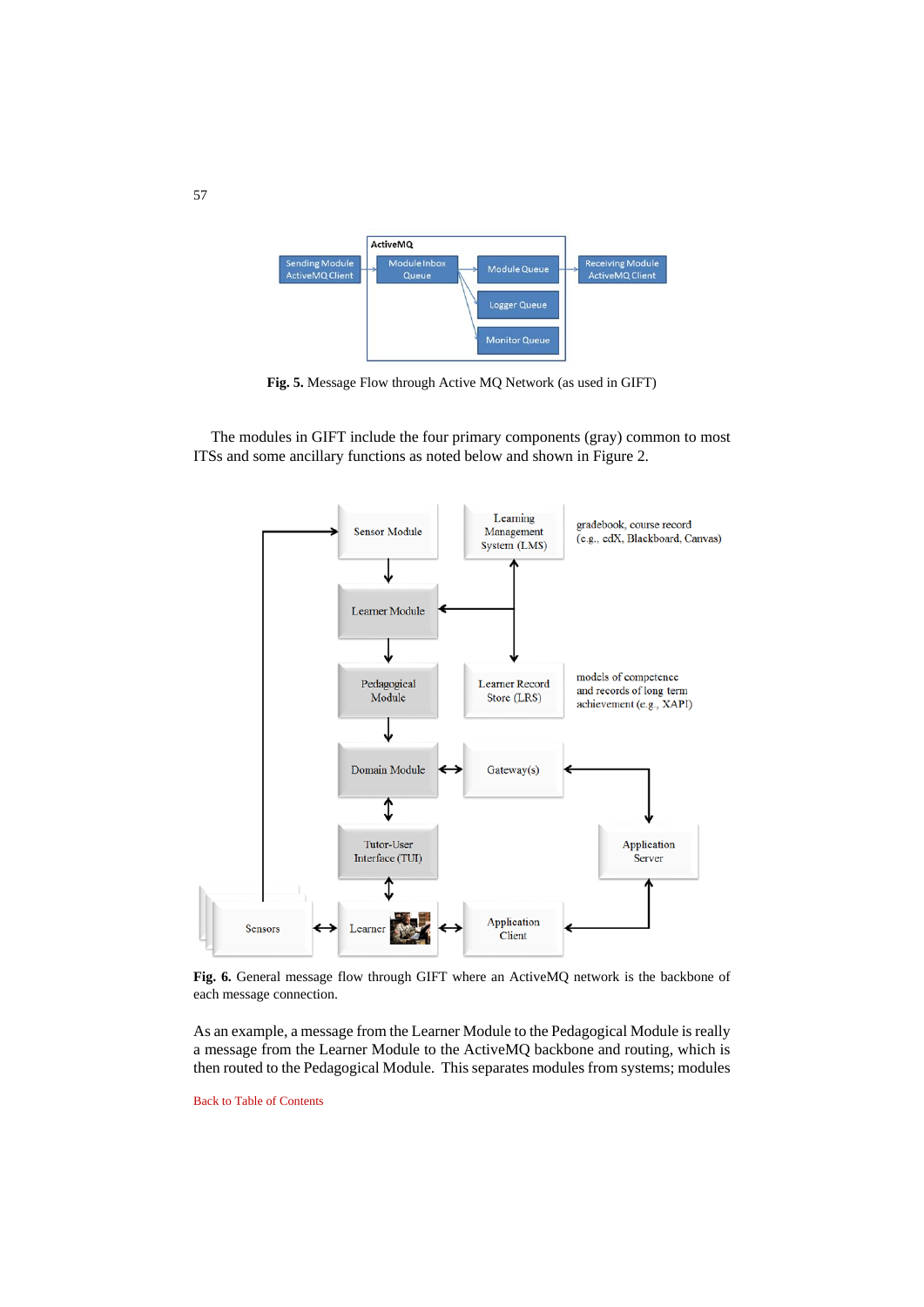can each be run as their own webservice, combined into one with their own message routing, or alternative network topologies. With the exception of the messages to/from the Trainee, each of the message communication lines represents an ActiveMQ backbone connection for routing and delivery.

### **2.1 User Management System (UMS) Module**

The primary function of the UMS module is to manage a user session. It is responsible for storing information about the user such as biographical details, in addition to maintaining information about domain sessions. It does not, however, keep scoring records of user's training history. That is handled by the LMS. The UMS also contains the message logger which is responsible for logging all messages sent on a single ActiveMQ network. Functionally, the UMS represents the management of a user session for the remainder of the system.

### **2.2 Learning Management System (LMS) Module**

The primary function of the LMS module is keep track of a learner or team's instructional experiences and achievements as a history of learning. The GIFT LMS saves the scores of every assessment during every lesson experienced in GIFT. Functionally, the LMS represents the longer-term storage of learner data. In recent GIFT developments, the LMS has received its data from a Learner Record Store (LRS), rather than a transaction database, representing the ease of flexibility between data sources while using the same communication standards throughout the rest of the system.

# **2.3 Learner Module**

The primary function of the Learner module is to determine the learner's state (e.g., real-time performance, real-time emotional, or long term domain competency). It might do this by reading domain competency state from a learner record store or by receiving learner states the Sensor Module which interprets states from learner data. Naturally, the function of an individual module is not specified in a specification; only the data inputs and outputs are specified. The Learner Module takes in data about the learner and processes it into assessments of the learner.

### **2.4 Sensor Module**

The primary function of the sensor module is to read and filter sensor data to determine/predict learner states. While this is broken out separately form the learner module, it could easily be made a sub-function of the learner module. The sensor module was broken out separately from the learner module for the following reasons which in turn have made it easier to integrate new sensors into GIFT:

• Sensors are optional, rather than required, for the majority of learner tasks.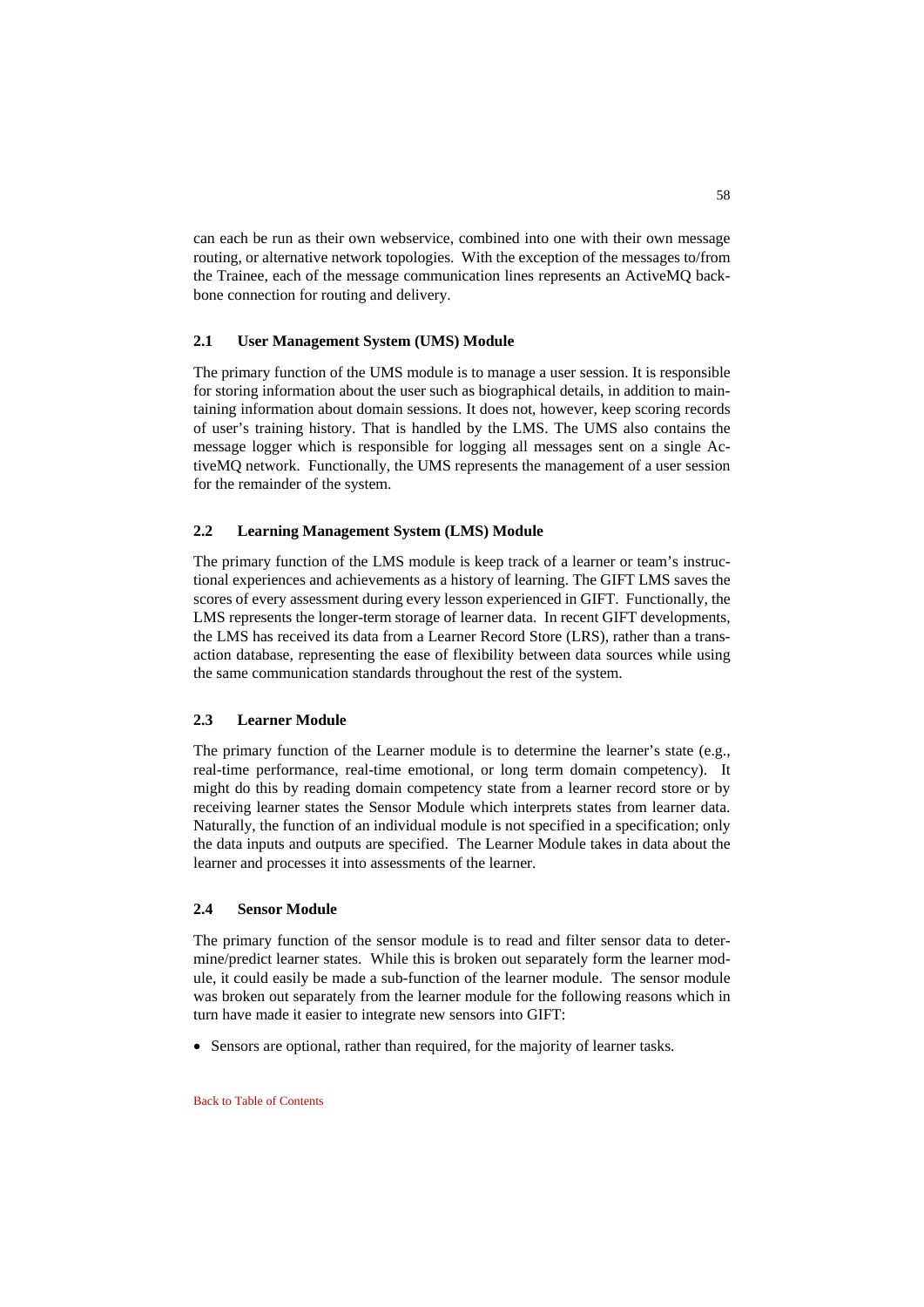- Physical hardware sensors frequently have specific configuration needs, such as Bluetooth synchronization, EEG electrode placements, or proprietary interfaces.
- Software sensors are frequently tied to the implementation of a specific training system, such as gaze detection within driving simulators.

# **2.5 Pedagogical (Instructional) Module**

The primary function of the pedagogical module is to use information about the learner's state to generate recommendations (e.g., next course to take) and select instructional strategies (e.g., prompt learner to reflect) to enhance learning. Instructional strategies are passed to the domain module for implementation.

#### **2.6 Tutor Module**

The primary function of the Tutor module is to provide an interface that allows interaction between GIFT and the learner. Often referred to as the tutor-user interface (TUI), this is not a formal module. The reason for this is so all of the functions of a tutor module, such as adaptations to a scenario or problems, speech of an avatar, or other functions may be performed within a specified training environment. GIFT, however, provides a default implementation which allows for characters, learner inputs, and other baseline functionality for systems which do not have the capability to respond to instructional tactics. Examples of such systems include PowerPoint for feedback delivery, or custom actions within a Distributed Interactive Simulation (DIS; IEEE 1278) compatible simulator.

## **2.7 Gateway Module**

The primary function of the Gateway module is to interface with external environments (e.g., game-based simulations). GIFT listens for external communications and then converts the information into GIFT messages for consumption by GIFT and vice-versa. When a message is received from outside of GIFT (e.g., Virtual BattleSpace Distributed Interactive Simulation (VBS DIS) connection), the Gateway module converts that message into a GIFT message and multicasts the message to appropriate GIFT modules. The Gateway Module has simulation interoperability interfaces with the following standards/products: DIS, VBS, Augmented REality Sandtable (ARES), Microsoft PowerPoint, Tactical Combat Casualty Care (TC3)/Virtual Medic, SCATT Pro Marksman Training Application. The above list illustrates the ease of integrating new simulations with GIFT, rather than intending to be an all-inclusive list of GIFT integrations.

#### **2.8 Domain Module**

The primary function of the domain module is to create, maintain and assess domain sessions. This module hosts or points to content used during instruction and contains a domain course file which is an XML file containing information needed to assess the

Back to Table of Contents

#### 59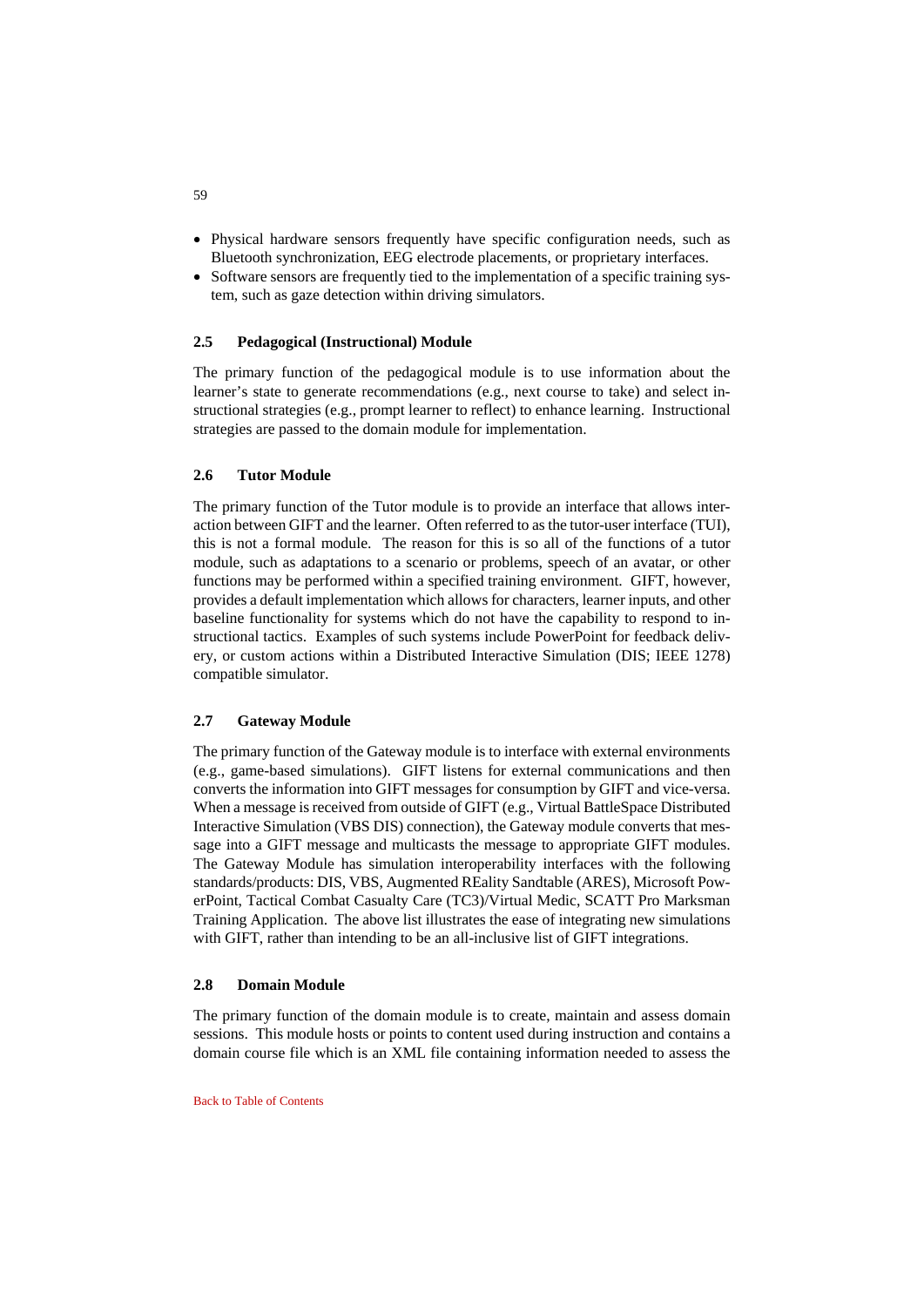learner's progress toward proficiency for the concepts (learning objectives) identified by the course author.

# **3 Potential Standard Messages**

The interaction between the modules described in the previous section provide a view of potential standard messages for some initialization functions in GIFT as shown in Table 1 where  $S =$  send and  $R =$  Receive.

| Message                                   | <b>Tutor</b> | Domain | <b>Sensor</b> | Learner | Pedagogical | Gateway | <b>UMS</b> | <b>LMS</b> | Reason                                                                |  |
|-------------------------------------------|--------------|--------|---------------|---------|-------------|---------|------------|------------|-----------------------------------------------------------------------|--|
| <b>Domain Selection Request</b>           | s            | R      |               |         |             |         |            |            | Tutor notifies Domain of course being                                 |  |
|                                           |              |        |               |         |             |         |            |            | loaded<br>Domain requests UMS to create domain                        |  |
| Domain Selection Request                  |              | S      |               |         |             |         | R          |            | session entry in database                                             |  |
| Domain Selection Reply                    |              | R      |               |         |             |         | S          |            | <b>UMS</b> replies                                                    |  |
| <b>Module Allocation Request</b>          |              | S      |               |         | R           |         |            |            | Domain requests a Pedagogical module                                  |  |
| Module Allocation Reply                   |              | R      |               |         | S           |         |            |            | Pedaogical module replies                                             |  |
| Module Allocation Request                 |              | S      | R             |         |             |         |            |            | Domain requests a Sensor module                                       |  |
| Module Allocation Reply                   |              | R      | S             |         |             |         |            |            | Sensor module replies                                                 |  |
| Display Course Initialize<br>Instructions | R            | S      |               |         |             |         |            |            | Tutor needs to display a webpage with<br>instructions for the learner |  |
| Processed ACK                             | S            | R      |               |         |             |         |            |            | Message received and successfully decoded                             |  |

**Table 6.** A Sampling of Initialization Messages for Standardization in AISs

The list shown in Table 2 is adapted from Sottilare & Brawner [2] and the GIFT software documentation to show real-time interaction between modules during instruction. Note that acknowledgments to requests were left out of this table for simplicity.

**Table 7.** A Sampling of Real-Time Instructional Messages for Standardization in AISs

| Message                                                                   | <b>Tutor</b> | Domain | <b>Sensor</b> | Learner | Pedagogical | Gateway | UMS | <b>LRS</b> |
|---------------------------------------------------------------------------|--------------|--------|---------------|---------|-------------|---------|-----|------------|
| Recommendations and Requests<br>for Tutor Action                          |              | R      |               |         | s           |         |     |            |
| Learner Assessment Requests                                               |              | R      |               | s       |             |         |     |            |
| Changes in Learner Domain<br>Competency (during instruction)              |              | s      |               | R       |             |         |     |            |
| Changes in Learner Domain<br>Competency (at completion of<br>instruction) |              | S      |               |         |             |         |     | R          |
| Learning State Representation                                             |              |        |               | s       | R           |         |     |            |
| Feedback Request                                                          |              | R      |               |         | S           |         |     |            |

# **4 Discussion**

We argue that the messages between the GIFT modules mentioned above are a starting point for standardization discussions. The core modules in GIFT are the Learner, Domain, Pedagogical, and Gateway. Further, they should accept and/or communicate be-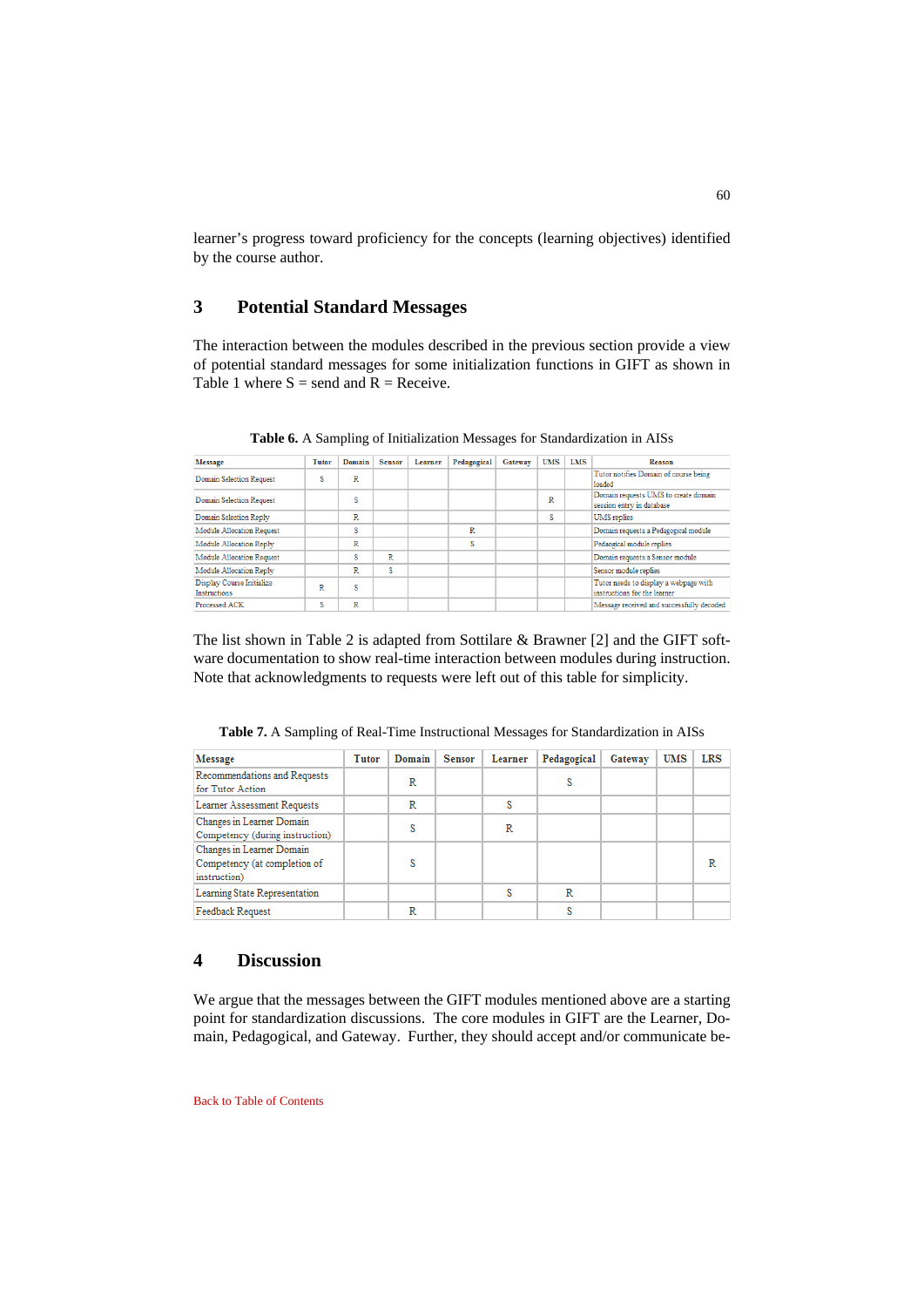tween the more optional modules of the UMS, LMS, Sensor, and Tutor, dividing functionality further towards systems which may not require significant adaptation or modeling.

These modules have been used across many functional systems, within many studies, and for applied training needs. While the exact format of the messages described in this paper may or may not work as a standard message set for AISs, the types of messages are significant. AISs will require messages that can support instructional initialization, instructional management (including real-time assessment and feedback), and automated after-action review (AAR). The adoption of standardized messages will allow AIS designers and authors to address the design goals laid out by Devedzic et al [6] and promote interoperability of components at the module level.

Additional consideration should be given to the development of community-based interface models [7] that can be developed to integrate external simulation environments and then be shared/reused. As noted earlier (section 2.7 of this paper), GIFT has several external environments for which interfaces have been constructed to the GIFT gateway. GIFT also has structure course objects which represent a variety of content types and forms (e.g., text, static and dynamic media). These allow GIFT authors to drag and drop standard objects that can be configured to pull in content unique to that domain.

Finally, we should consider the impact that team modeling will have on design goals of AISs and particularly the interoperability and reuse components and models for team task domains. It is highly likely that GIFT and any other tutoring architecture that ventures into the team tutoring space will require new models to represent the team and its learning objectives. It is worth noting that structurally similar, data-driven approaches to team tutoring will offer enhanced opportunities for interoperability between other team tutors, and that teamwork, how team members communicate and cooperate, may be the best opportunity for measures and assessments to be generalized across team domains [8].

Readers interested in helping shape AIS standards can obtain more information and participate at [www.instructionalsciences.org,](http://www.instructionalsciences.org/) or through the IEEE LTSC.

# **Acknowledgments**

A portion of the research described herein has been sponsored by the U.S. Army Research Laboratory. Statements and opinions expressed in this paper do not necessarily reflect the position or the policy of the United States Government, and no official endorsement should be inferred.

### **References**

1. Psotka, Joseph, Leonard Daniel Massey, and Sharon A. Mutter, eds. Intelligent tutoring systems: Lessons learned. *Psychology Press*, 1988.

61